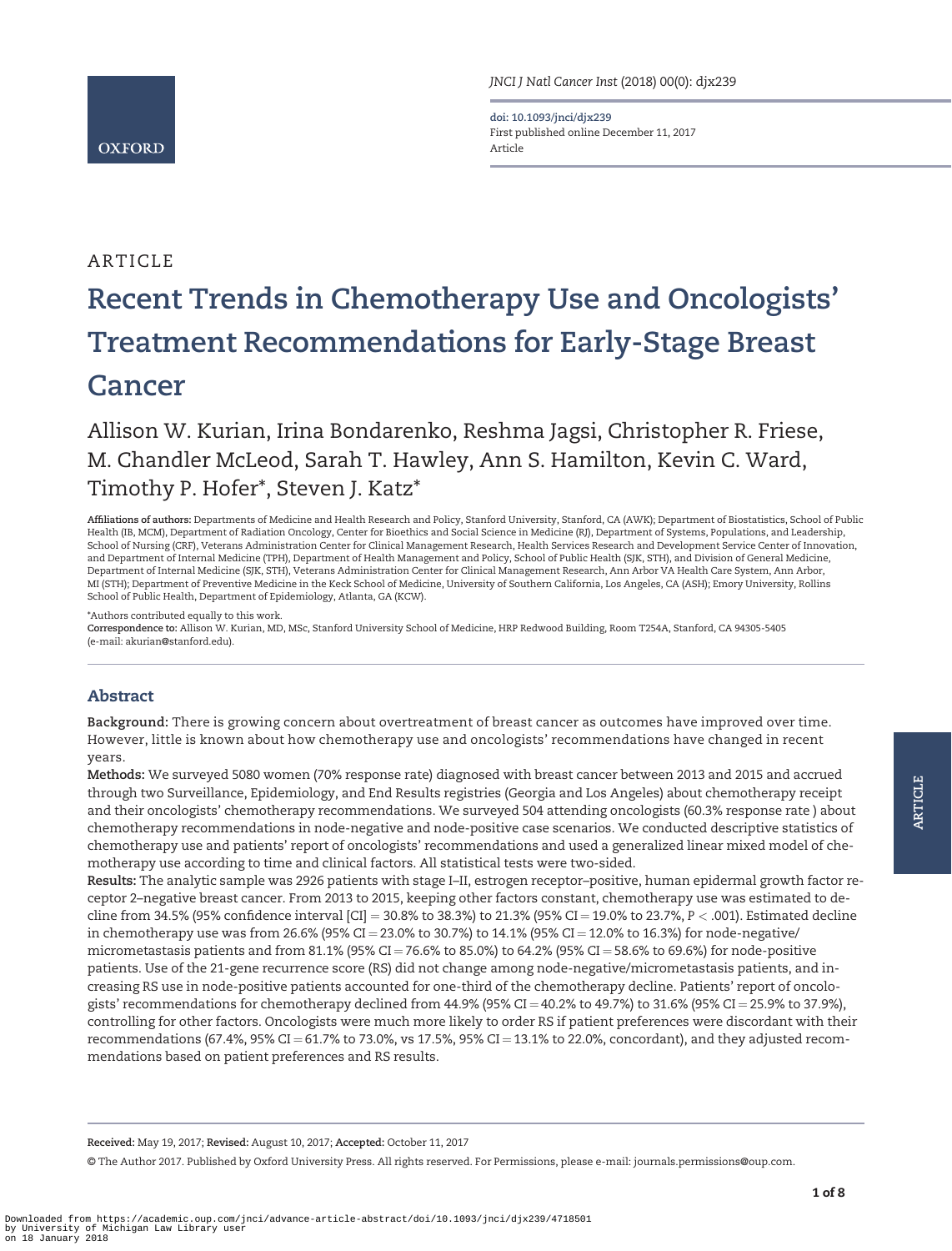Conclusions: For both node-negative/micrometastasis and node-positive patients, chemotherapy receipt and oncologists' recommendations for chemotherapy declined markedly over time, without substantial change in practice guidelines. Results of ongoing trials will be essential to confirm the quality of this approach to breast cancer care.

Medical oncologists are leading efforts to reduce the burden of treatment for patients diagnosed with curable breast cancer. Recent advances in test algorithms enable increasingly precise estimates of the benefit of adjuvant chemotherapy for individual patients ([1–3\)](#page-7-0). The growing concern about overtreatment is particularly acute for patients with early-stage disease, for some of whom the benefit of chemotherapy approaches nil in the face of substantial harms. The criteria for chemotherapy decisionmaking are evolving from being based primarily on anatomy to biology ([2–5\)](#page-7-0). Prior studies have shown decreasing use of adjuvant chemotherapy concomitant with increasing use of tumor genomic profiling in patients diagnosed from 2006 to 2013 ([6–9](#page-7-0)). Despite this progress, questions remain about the causes of this downward trend in chemotherapy receipt and whether it persists. Prior studies have been limited by a lack of granular information from patients' and oncologists' reports of the treatment decision-making context, and by a lack of direct assessment of the impact of clinical factors including changes in the use of 21 gene recurrence score (RS) testing on treatment trends [\(10–12](#page-7-0)).

Treatment decisions are influenced by factors other than clinical information, including patients' fear of recurrence and physicians' reluctance to miss any potential opportunity to improve survival [\(13](#page-7-0)). Yet little is known about the perspectives of patients and their attending oncologists during the most recent period of changing views about adjuvant therapy. Understanding the shifting patterns of systemic therapy decisions is essential to initiatives that aim to advance the individualization and quality of cancer care. We therefore examined trends in chemotherapy receipt and oncologists' recommendations in a large, contemporary, diverse, population-based sample of newly diagnosed breast cancer patients, along with their oncologists' perspectives on chemotherapy decision-making.

# **Methods**

#### Study Sample

After approval by institutional review boards (including a waiver of signed informed consent), the iCanCare study selected 7303 women age 20 to 79 years who had been diagnosed with stage 0–II breast cancer and reported to the Surveillance, Epidemiology and End Results (SEER) registries of Los Angeles County and Georgia. Patients diagnosed in the first quarter of 2013 through the second quarter of 2015 were sent surveys approximately three months after surgery on a monthly basis; 5080 women completed the survey (response rate  $= 70\%$ ) (Supplementary Figure 1, available online). Patients with distant metastasis and/or tumors larger than 5 cm were excluded. We oversampled Asian, black, and Hispanic women in Los Angeles, as previously reported [\(14](#page-7-0)). For the presented analysis, patients with stage 0 disease were excluded because they were not eligible for treatment with chemotherapy, while all other iCanCare participants were included.

## Data Collection

We developed survey content using a conceptual framework, the published literature, and our previous work. Content validity was evaluated through systematic review by design experts, cognitive pretesting with patients, and pilot research in representative populations ([15,16](#page-7-0)).

We used a modified Dillman method [\(17\)](#page-7-0), including a \$20 cash incentive and reminders to patients who did not respond. All survey materials were in English, with Spanish-translated materials added for women whose surnames suggested Hispanic ethnicity. We merged survey responses with SEER data. Patients reported their oncologists' names and their specialties, the address was verified by the SEER registries, and these doctors were surveyed (using a similar Dillman approach) in 2015.

#### Measures

SEER registries provided diagnosis date, cancer stage, grade ([1](#page-7-0)–[3](#page-7-0)), tumor size, and estrogen receptor (ER), progesterone receptor (PR), and human epidermal growth factor receptor 2 (HER2)/neu status. RS testing and results (low, intermediate, high) were provided by the testing laboratory, Genomic Health, Inc., to SEER registries and merged with survey and SEER data, as previously reported [\(10\)](#page-7-0). Patients were eligible for this study if they had invasive disease (stage I–II) that was ER-positive and HER2-negative. Nodal status grouping followed National Comprehensive Cancer Network (NCCN) guidelines for adjuvant systemic therapy [\(5](#page-7-0)): node-positive (American Joint Committee on Cancer [AJCC] Anatomic Staging categories N1 or N2) vs node-negative or only micrometastasis smaller than 2 mm in size (AJCC categories N0 and N1mi, defined hereafter as "nodenegative/micrometastasis").

Patients provided information about age at diagnosis, race/ ethnicity, chemotherapy receipt, whether they ever met with an oncologist, and whether the oncologist recommended chemotherapy on a five-point scale (strongly in favor of chemotherapy, somewhat in favor, left it up to me, somewhat against chemotherapy, strongly against; the first two responses were defined as recommendation for and the last two as recommendation against chemotherapy).

Oncologists were asked whether they would recommend chemotherapy and/or order a tumor genomic test in response to two clinical scenarios in hormone receptor–positive, HER2 negative disease. The first scenario was a patient with more favorable disease: age 60 years, postmenopausal, 0.7 cm tumor, node-negative. The second scenario was a patient with less favorable disease: age 48 years, premenopausal, 2.2 cm tumor, two involved lymph nodes. Oncologists were asked after each scenario 1) whether they would recommend adjuvant chemotherapy (yes/no) and 2) whether they would order a tumor genomic test that estimates the probability of distant recurrence and benefit of chemotherapy (eg, RS) before making a chemotherapy decision (yes/no). Oncologists were then given additional information for each scenario followed by the same two questions, intended to elicit the extent to which their recommendations could be influenced by patient preferences. For the nodenegative scenario, the patient expressed an initial desire to receive chemotherapy, and for the node-positive scenario the patient expressed an initial desire to avoid chemotherapy. For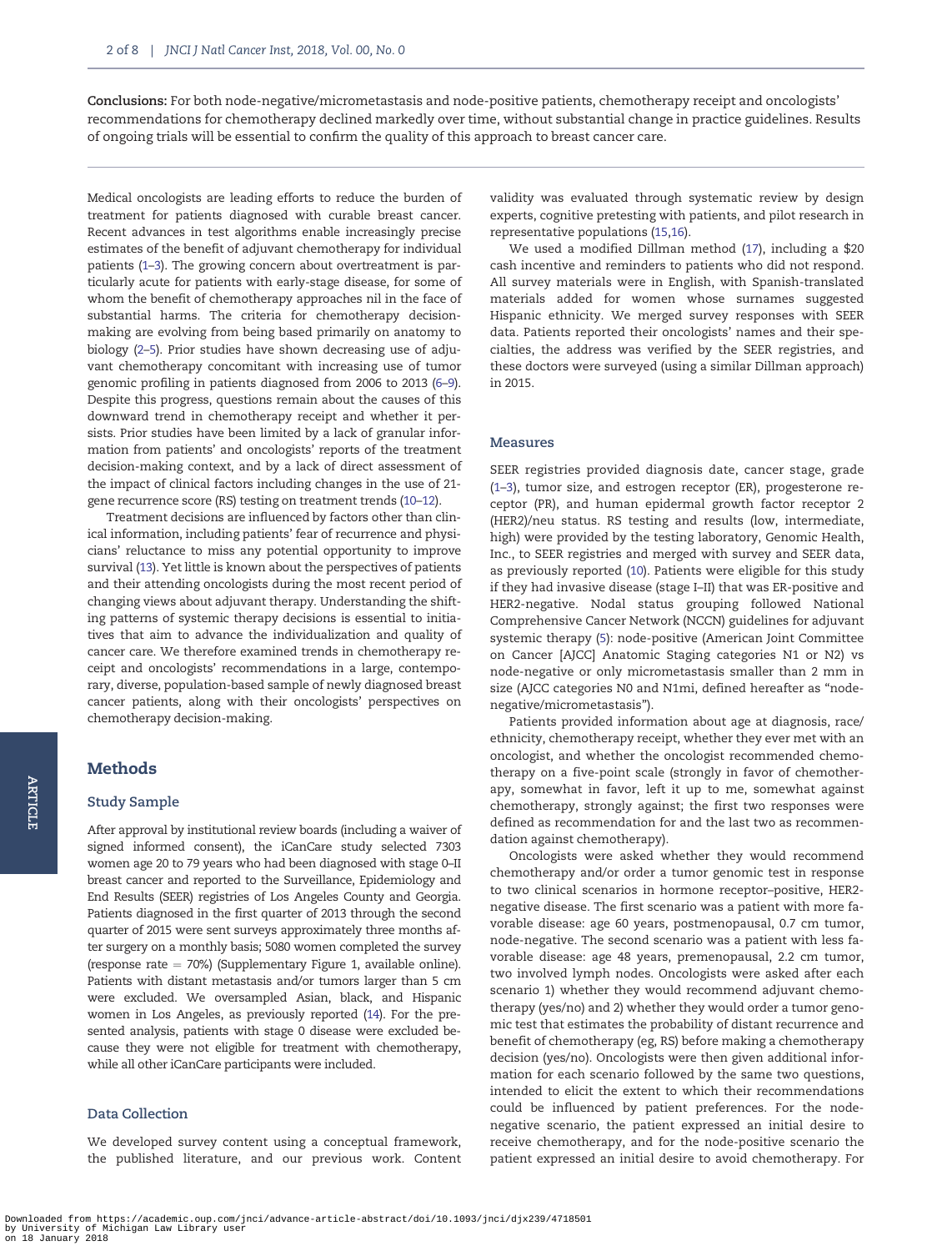#### Statistical Methods

We conducted descriptive statistics of the patterns and timing of chemotherapy use and patients' report of oncologists' recommendations. We used a generalized linear mixed model with logit link to model chemotherapy receipt (yes/no) as a function of time and clinical factors, considering a potential correlation in chemotherapy receipt among patients seeing the same oncologist. Modeled factors consisted of age, study site, RS testing, tumor grade, tumor size, nodal status, and time between diagnosis and survey completion and site. We tested nodal status and other clinical factors for interactions with diagnosis date. We used this model to estimate the marginal predicted probabilities for the overall sample and prespecified subsamples averaged over all clinical and demographic factors ([19](#page-7-0)). We then estimated marginal probabilities of chemotherapy receipt at each quarter under two different scenarios: one assuming constant RS testing across time and the other modeling changes in RS testing rate observed in the node-positive subsample. For each scenario, we estimated the rate of change in chemotherapy use and compared these rates in order to estimate the impact of changes in RS testing frequency. We used the bootstrap method to estimate variance of these estimates (Supplementary Figure 2, available online). We used estimates from a generalized ordinal mixed model that included the same predictors as in the model for chemotherapy use to estimate marginal trends in patients' reports of oncologists' recommendations. All models incorporated patient survey and nonresponse weights so that statistical inference was representative of our target population. Oncologist survey descriptive results incorporated nonresponse weights based on both physician and average patient characteristics. Analyses using multiply imputed data (not shown) were consistent with reported results. We used Proc NMIXED and proc SURVEYFREQ (SAS version 9.4).

We used the Rao-Scott chi-square test to assess the statistical signficiance of differences in proportions and likelihood ratio tests to compare the goodness of fit of different models. P values of less than .05 were considered statistically significant. All statistical tests were two-sided.

## Results

#### Patient Characteristics

A total of 2926 women met inclusion criteria (Supplementary Figure 1, available online), of whom 2844 had data available for all covariates and comprised the analytic sample for chemotherapy receipt. The analysis of trends in patient report of oncologist recommendations was restricted to patients who reported seeing an oncologist (2393) and had complete information for all covariates (2347). Mean patient age was 62 years, 56.2% white, 15.9% black, 17.4% Hispanic, and 7.9% Asian ([Table 1](#page-3-0)). There were no statistically significant changes in patient characteristics over time.

#### Chemotherapy Receipt Trends

Chemotherapy receipt was associated with younger age (per 10 years: odds ratio  $[OR] = 0.44$ , 95% confidence interval, 95%  $CI = 0.38$  to 0.51), high RS (vs not tested:  $OR = 14.14$ , 95%  $CI = 6.08$ to 32.88), nodal involvement (OR = 13.46, 95% CI = 9.39 to 19.28 for node-positive vs node-negative/micrometastasis), and grade (grade 3 vs grade 1:  $OR = 10.45$ , 95%  $CI = 6.90$  to 15.83), but not with study site (OR = 1.11, 95% CI = 0.81 to 1.53) (Supplementary Figure 2, available online).

From 2013 to 2015, odds of receiving chemotherapy declined by 14.3% per quarter, controlling for testing and all other patient covariates (OR = 0.86, 95% CI = 0.80 to 0.91) (Supplementary Figure 2, available online). Receipt of chemotherapy declined from 34.5% (95% CI = 30.8% to 38.3%) to 21.3% (95% CI = 19.0% to 23.7%) based on estimates from Supplementary Figure 2 (available online) applied to the sample, while holding clinical and testing characteristics constant across the time. [Figure 1](#page-4-0) shows chemotherapy estimated trends by nodal status, controlling for change in all clinical variables including RS testing. In the nodepositive group, chemotherapy declined from 81.1% (95%  $CI = 76.6\%$  to 85.0%) to 64.2% (95%  $CI = 58.6\%$  to 69.6%), and in the node-negative/micrometastatic group, it declined from 26.6% (95% CI = 23.0% to 30.7%) to 14.1% (95% CI = 12.0% to 16.3%).

#### Trends in RS Receipt and Effect on Chemotherapy Use

Half of the patients with node-negative/micrometastatic disease received RS, with a slow increase over time from 52.1% (95% CI = 43.8% to 60.3%) in the first half of 2013 to 54.1% (95%  $CI = 48.4\%$  to 59.8.1%) in the first half of 2015 (Supplementary Figure 3, available online). By contrast, during the same time period, RS testing in patients with node-positive disease increased from 26.1% (95% CI = 11.3% to 40.9%) to 42.7% (95% CI = 28.3% to 57.1%) (Supplementary Figure 3, available online). [Figure 2](#page-4-0) shows trends in chemotherapy receipt by nodal status, estimated in two different ways in order to isolate the effect of changes in RS test rates on treatment: the solid lines represent results when RS use and all other covariates are held constant over the entire time period; the dashed lines show estimated chemotherapy rates, allowing the rate of RS testing to vary as observed over time. For the node-positive group, the average decline per quarter in these two scenarios is –2.0% per quarter (95% CI =  $-2.6\%$  to  $-1.4\%$ ) when testing is held constant and  $-$ 3.0% (95% CI  $=$  –4.0% to –1.9%) when testing rates are allowed to vary as observed [\(Figure 2](#page-4-0)).The difference in rates is –1% per quarter (95% CI  $= -1.7\%$  to  $-0.3\%$ ), suggesting that the changing rates of testing are responsible for about one-third of the decline estimated in a scenario where testing rates are allowed to vary as observed. In the node-negative/micrometastatic group, there was no statistically significant change ( $P_{\text{trend}} = .66$ ) in RS testing (Supplementary Figure 3, available online), and thus no difference was observed between the solid and dashed lines [\(Figure 2\)](#page-4-0).

#### Patients' Reports of Oncologists' Recommendations

Among those who reported an oncologist recommendation about chemotherapy ( $n = 2393, 84.1\%$ ), 1.4% of patients received chemotherapy when oncologists recommended against it, vs 17.0% and 74.9% when oncologists "left it up to me" or recommended chemotherapy, respectively (chi-square test,  $P < .001$ ). There was a marked decline over time in the odds of patients'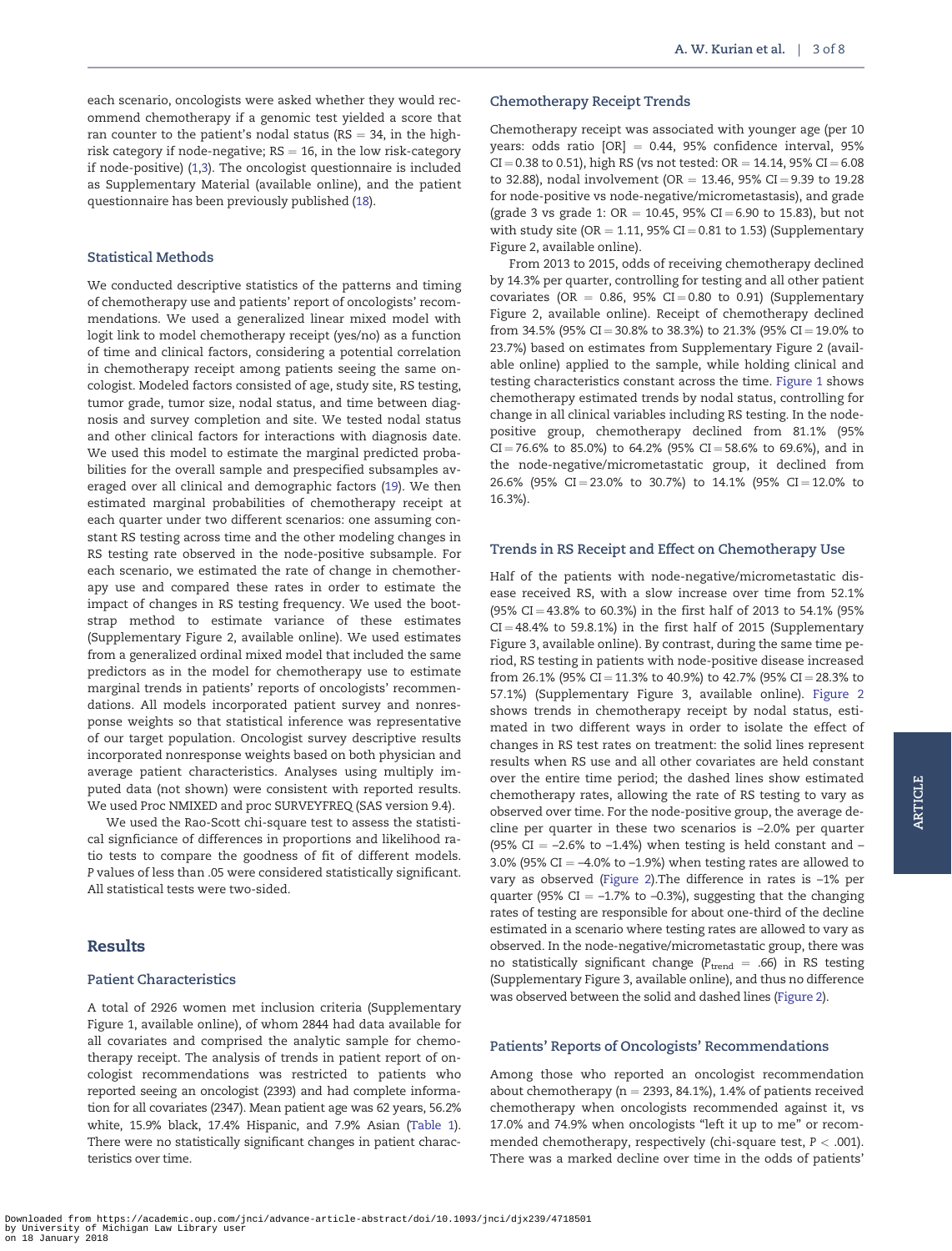<span id="page-3-0"></span>

|  |  |  | <b>Table 1.</b> Patient demographic and clinical characteristics (n = 2926) |  |  |  |  |  |  |
|--|--|--|-----------------------------------------------------------------------------|--|--|--|--|--|--|
|--|--|--|-----------------------------------------------------------------------------|--|--|--|--|--|--|

| Characteristic                                                | No. (%)                  |
|---------------------------------------------------------------|--------------------------|
| Age at time of survey, y                                      |                          |
| >50                                                           | 2493 (85.2)              |
| $<$ 50                                                        | 433 (14.8)               |
| Mean age (SD)*, y                                             | 61.8 (10.2)              |
| Mean time since diagnosis (SD)†, y                            | 7.4 (2.8)                |
| Study site                                                    |                          |
| Georgia                                                       | 1580 (54.0)              |
| Los Angeles County                                            | 1346 (46.0)              |
| Race/ethnicity                                                |                          |
| White                                                         | 1644 (56.2)              |
| Black                                                         | 466 (15.9)               |
| Hispanic                                                      | 508 (17.4)               |
| Asian                                                         | 230(7.9)                 |
| Other/unknown/missing                                         | 78 (2.7)                 |
| Any comorbidities                                             |                          |
| No                                                            | 1992 (68.1)              |
| Yes                                                           | 894 (30.6)               |
| Missing                                                       | 40 (1.4)                 |
| Tumor grade                                                   |                          |
| 1                                                             | 1080 (36.9)              |
| $\overline{2}$                                                | 1407 (48.1)              |
| 3                                                             | 416 (14.2)               |
| Missing                                                       | 23(0.8)                  |
| Cancer stage                                                  |                          |
| I                                                             | 2039 (69.7)              |
| $\mathbf{I}$                                                  | 889 (30.3)               |
| Tumor size, mm                                                |                          |
| $\leq$ 10                                                     | 936 (32.0)               |
| $>10, \leq 20$                                                | 1320 (45.1)              |
| $>$ 20, $\leq$ 50                                             | 670 (22.9)               |
| Lymph node involvement (AJCC 7 staging)<br>Node-negative (N0) |                          |
| Micrometastases (N1mi)‡                                       | 2357 (80.6)<br>149 (5.1) |
| Node-positive (N1)                                            | 420 (14.4)               |
| 21-gene recurrence score testing                              |                          |
| No test                                                       | 1510 (50.7)              |
| Low score                                                     | 904 (30.9)               |
| Intermediate score                                            | 410 (14.0)               |
| High score                                                    | 102 (3.5)                |
| Patient report of medical oncologist recommendation           |                          |
| Recommended in favor of chemotherapy                          | 1172 (40.0)              |
| Left it up to me                                              | 306 (10.5)               |
| Recommended against chemotherapy                              | 915 (31.3)               |
| Did not indicate visit with oncologist                        | 533 (18.2)               |
| Received chemotherapy                                         |                          |
| No                                                            | 2102 (71.8)              |
| Yes                                                           | 766 (26.2)               |
| Missing                                                       | 58 (2.0)                 |
|                                                               |                          |

 $'n = 2926.$  AJCC = American Joint Committee on Cancer staging.

 $+n = 2924.$ 

‡N1mi is grouped with N0 for analyses, reflecting treatment algorithms in guidelines of the National Comprehensive Cancer Network.

reporting that their oncologists recommended chemotherapy (OR  $=$  0.92, 95% CI  $=$  0.88 to 0.96), holding other characteristics constant, representing a decline of 8.2% per quarter (95%  $CI = 3.9\%$  to 13.3%). [Figure 3](#page-5-0) shows that patient report of having received a recommendation for chemotherapy declined from 44.9% (95% CI = 40.2% to 49.7%) to 31.6 % (95% CI = 25.9% to 37.9%), controlling for other factors, with a corresponding increase in reports of receiving a recommendation against chemotherapy. The trend in reported oncologist recommendations

about chemotherapy did not differ by node status (likelihood ratio test,  $P = .85$ ).

#### Oncologists' Perspectives on Chemotherapy Use in Case Scenarios

We identified 504 oncologists and 304 completed surveys (response rate  $= 60.3\%$ ). The yearly volume of new breast cancer patients was 21.2% (1–20 patients), 35.8% (21–50), and 34.9%  $(\geq$ 51). For the more favorable prognosis scenario, few oncologists would recommend chemotherapy (9.3%, 95% CI =  $5.8\%$  to 12.9%), while more than two-thirds (71.4%, 95% CI = 66.0% to 76.8% ) would order a genomic test before making a decision ([Figure 4A\)](#page-6-0). When presented with additional information that the patient initially desired to have chemotherapy, oncologists were more likely both to recommend chemotherapy (from 9.3%, 95% CI = 5.8% to 12.9%, to 29.3%, 95% CI = 23.7% to 34.9%, chisquare test,  $P < .001$ ) and to order a genomic test before making a decision (from 71.4%, 95% CI = 66.0% to 76.8% to 87.4%, 95%  $CI = 83.3\%$  to 91.4%,  $P < .001$ ). When asked how their recommendation would change if a genomic profiling test (RS) predicted a high risk of distant recurrence ( $RS = 34$ ), virtually all oncologists (96.5%, 95% CI = 94.4% to 98.6%) would recommend chemotherapy.

For the less favorable prognosis scenario, virtually all (99.6%, 95% CI = 98.9% to 100.0%) oncologists would recommend chemotherapy, and few (17.5%,  $95\%$  CI = 13.1% to 22.0%) would order a tumor genomic test before making a decision [\(Figure 4B\)](#page-6-0). When presented with information that the patient initially desired to avoid chemotherapy, oncologists were somewhat less likely to recommend chemotherapy (from 99.6%, 95%  $CI = 98.9\%$  to 100.0%, to 91.3%, 95% CI = 87.9% to 94.7%, chi-square test,  $P < .001$ ) but much more likely to order a genomic test (from 17.5%, 95%  $CI = 13.1\%$  to 22.0%, to 67.4%, 95%  $CI = 61.7\%$  to 73.0%, P < .001). When presented with an RS of 16 (low risk), oncologists were much less likely to recommend chemotherapy (from 91.3%, 95%  $CI = 87.9\%$  to 94.7% to 56.4%, 95%  $CI = 50.7\%$  to 62.2%,  $P < .001$ ).

## Discussion

In this large, diverse, contemporary population-based sample of newly diagnosed, early-stage breast cancer, we observed a marked decline in chemotherapy receipt from 2013 through 2015. The chemotherapy decline was independent of changes in clinical factors including RS use. RS testing rates did not change at all in node-negative/metastatic patients (the majority of patients) over time. RS testing did increase in the node-positive patients, but we estimated that RS testing accounted for only about one-third of the downward chemotherapy trend in nodepositive patients before controlling for changes in testing rates.

Patients' reports of their oncologists' recommendations for chemotherapy declined at a rate commensurate with changes in chemotherapy receipt. Oncologists' perspectives on chemotherapy recommendation, elicited independently at one point in time near the end of the study period, generally adhered to practice guidelines, yet also reflected willingness to be responsive to patient desires. For a patient with less favorable prognosis node-positive disease, the patient's desire to avoid chemotherapy was associated with a marked increase in oncologists' inclination to order genomic testing before making a recommendation, suggesting a possible mechanism for the 20% increase we observed in RS use among node-positive patients over time.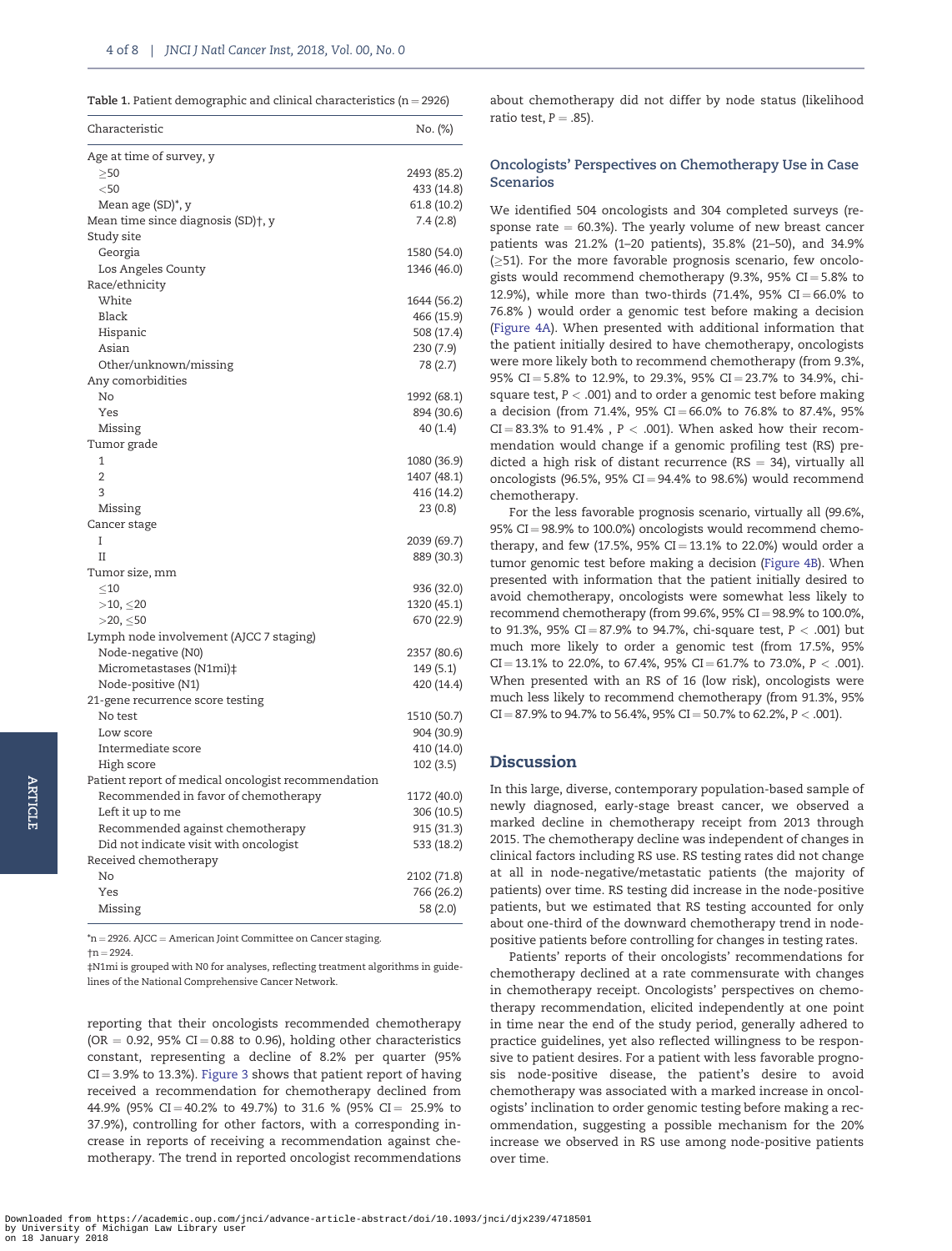<span id="page-4-0"></span>

Figure 1. Trends in the marginal probability of a patient reporting chemotherapy receipt over time (by calendar year and quarter) by axillary lymph node involvement (node-positive, American Joint Committee on Cancer [AJCC] stage N1; node-negative/micrometastasis, AJCC stages N0 and N1mi), averaging over the demographic and clinical characteristics included in the model, as specified in the "Methods," including the receipt of the 21-gene recurrence score and its interaction with lymph node status, in a sample of 2926 patients with estrogen receptor-positive, HER2-negative stage I-II breast cancer. The dotted lines represent the trends concurrent with the observed rate of testing, and the shaded areas represent the 95% confidence intervals. CI = confidence interval.



Figure 2. Comparison of the effect of standardized vs changing rates of use of the 21-gene recurrence score (RS) on receipt of chemotherapy over time, stratified by axillary lymph node status (node-positive, American Joint Committee on Cancer [AJCC] stage N1; node-negative/micrometastasis, AJCC stages N0 and N1mi), in a sample of 2926 patients with estrogen receptor–positive, HER2-negative stage I–II breast cancer. Solid lines show estimated trends in chemotherapy use had there been no change in rates of RS use over time; dashed lines show the observed trends in chemotherapy use. RS = recurrence score.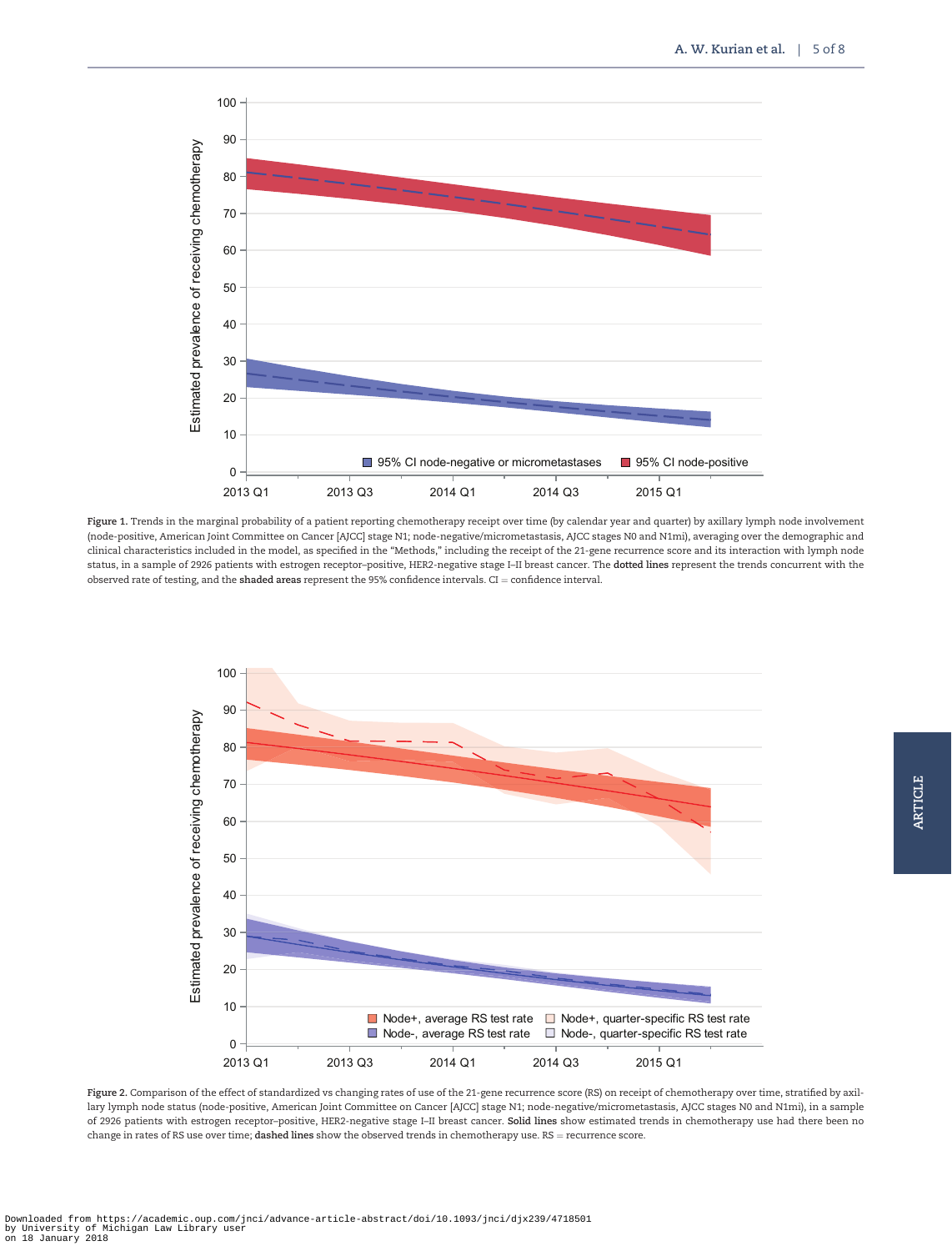<span id="page-5-0"></span>

Figure 3. Trends in patients' reports of medical oncologists' recommendations about chemotherapy over time (by calendar year and quarter).

Several studies have examined trends in RS and chemotherapy use ([6](#page-7-0)–[9,20–22](#page-7-0)). These studies documented a decline in chemotherapy over the last decade with increasing RS testing. We and others have modeled the impact of RS use on chemotherapy decision-making and identified scenarios in which RS tends to encourage vs discourage chemotherapy [\(8,21,23](#page-7-0)). This study builds on earlier work by demonstrating an ongoing marked drop in chemotherapy use that is independent of RS testing trends. While it is possible that use of other genomic assays (eg, 70-gene signature) ([24](#page-7-0)) increased during the study period, our survey respondents did not report frequent use of other assays, and guidelines stipulate RS as the only assay validated to predict chemotherapy response. Oncologists appeared to be a driving force in the observed chemotherapy trends, as there were powerful concomitant trends in patients' reports of oncologists' recommendations. During the study period, there was no major change in the most prominent US guidelines, those of the NCCN (which continue to recommend chemotherapy for nodepositive disease) [\(5](#page-7-0),[25\)](#page-7-0), although European guideline organizations did comment on genomic assays for node-positive patients in 2015 [\(26,27](#page-7-0)). The decline in chemotherapy use despite an incomplete evidence base suggests a broad change in culture, with oncologists moving away from chemotherapy for patients with hormone-responsive early breast cancer.

We speculate that this powerful trend is due to a shift in focus toward tumor biology and away from anatomy as we strive to identify individual patients whom chemotherapy is likely to harm more than it helps. Much of the decline in chemotherapy use may result from an evolution in oncologists' attitudes about the management of "close calls" (cases in which there is

uncertainty as to whether chemotherapy is warranted) because of a growing literature that supports omitting chemotherapy among patients with favorable tumor features ([3,22,24](#page-7-0)). The evidence for such a paradigm shift lies in our finding that, when faced with the same clinical information, oncologists interpreted it differently in later than in earlier years of this study. Concurrently, patients may be increasingly concerned about the well-known and publicized toxic side effects of chemotherapy ([28](#page-7-0)), particularly if oncologists express less enthusiasm about its benefits. This growing sea change in decision-making about chemotherapy is important for both oncologists and patients to recognize. In this context, evidence published after this study may rapidly accelerate the trend to reduce chemotherapy among node-positive patients [\(3](#page-7-0),[29\)](#page-7-0).

Oncologists offered perspectives on chemotherapy use that generally followed standard algorithms; however, their recommendations were also sensitive to patient preferences. Our results suggest that oncologists use tumor genomic profiling to adjudicate mismatch between patient preference and practice guidelines. For example, oncologists initially indicated low use (17.5%) of a genomic profiling test in the node-positive case scenario, but when confronted by a discordant patient preference, oncologists' inclination to order a genomic test surged to 67.4%. Notably, patient preferences that were discordant with guidelines (and most oncologists' initial recommendations) shifted oncologists' stance on chemotherapy by 10 to 20 percentage points. Yet when the combination of patient preferences and genomic results were both discordant with oncologists' initial recommendation, oncologists' stance shifted far more substantially. These results offer a window into the clinical encounter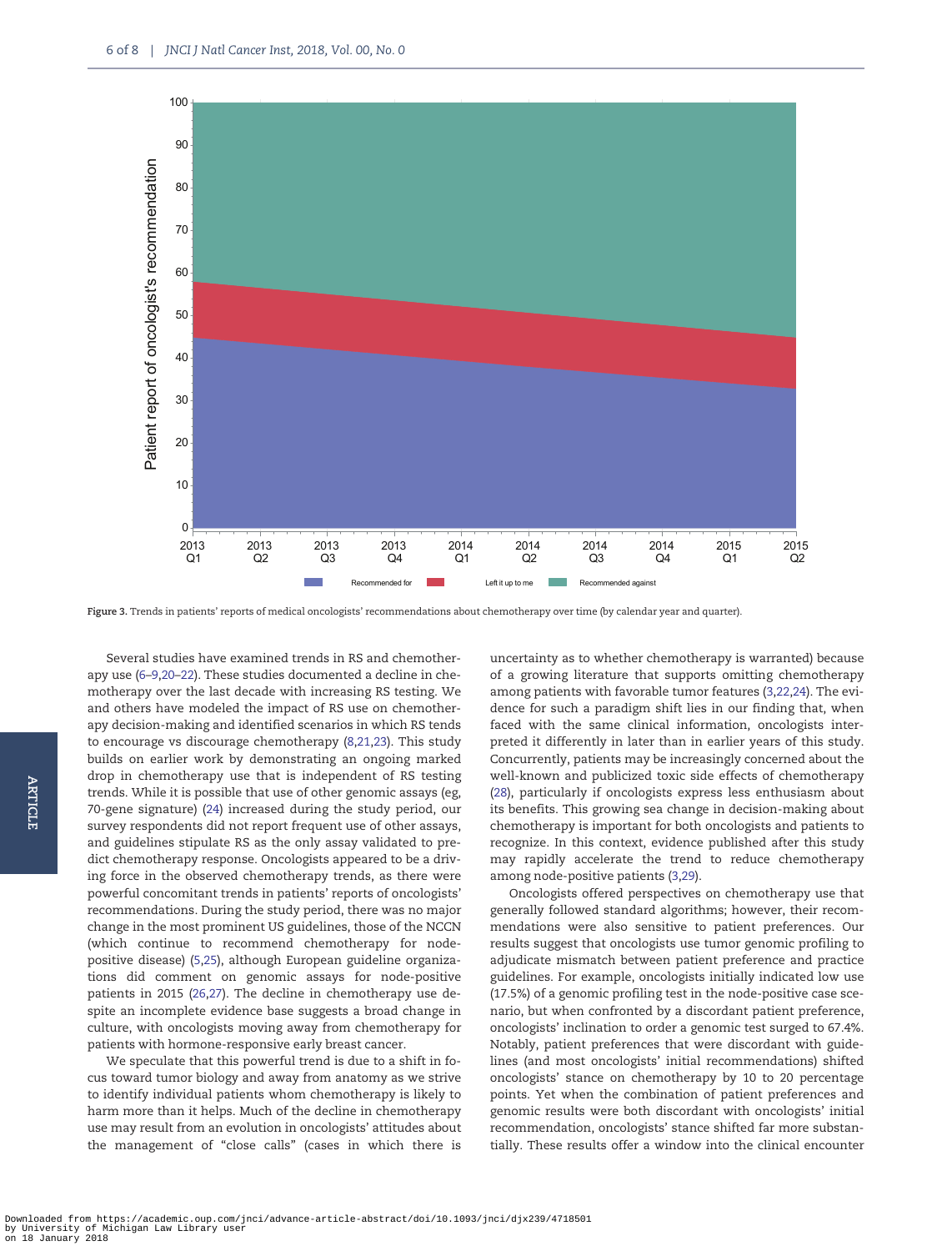<span id="page-6-0"></span>

Figure 4. Medical oncologists' perspectives on recommending chemotherapy and ordering genomic testing in response to patient preference and genomic results for (A) node-negative and (B) node-positive disease.